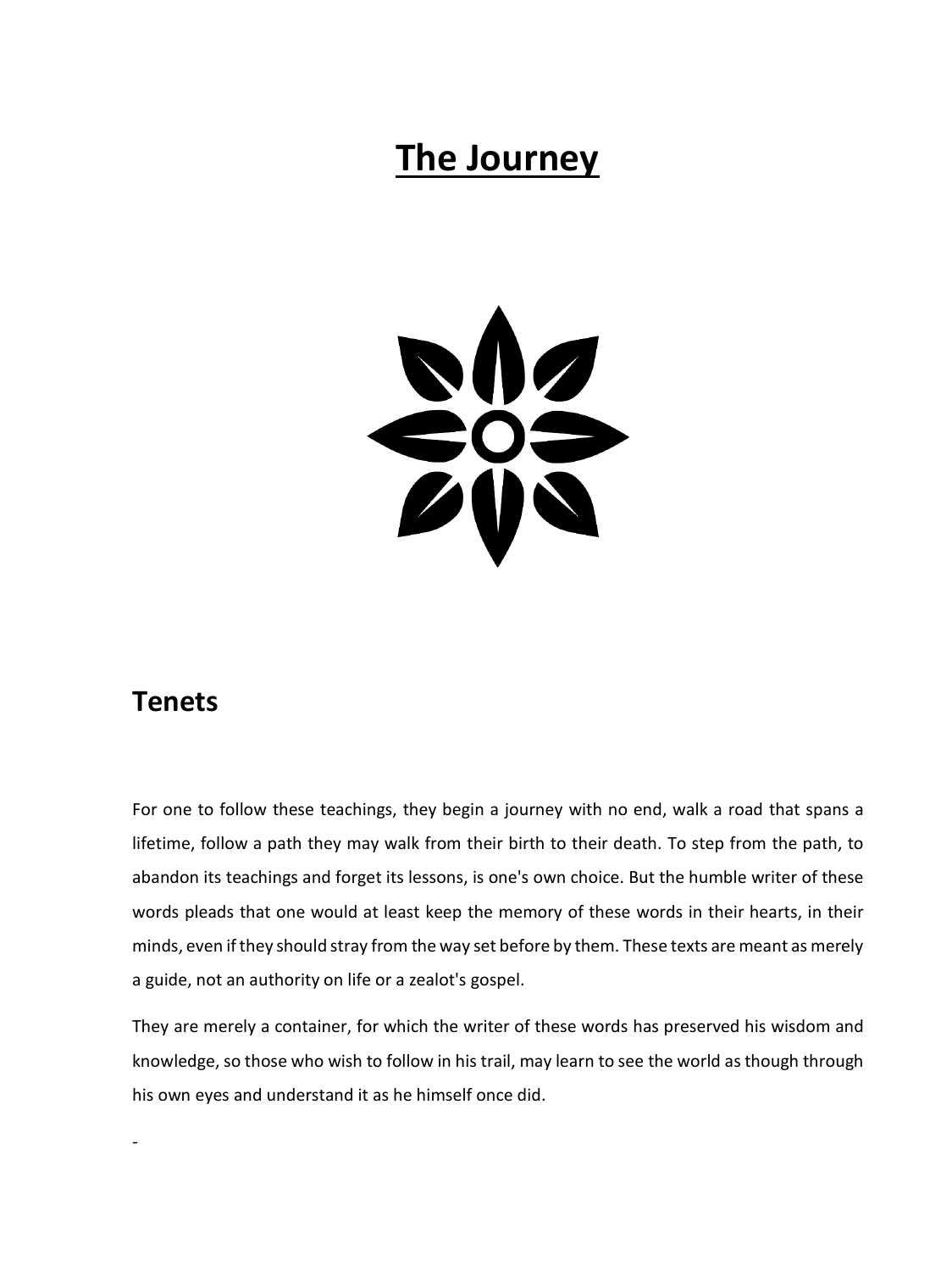For one to be wise, to be virtuous, to be great, they must learn to control themselves, and eventually master their self. For one can not claim dominion of a handful of dirt or ownership of the most docile of creatures if they are not masters of their own emotions. Even joy, pure and clean, can become as dangerous a poison as rage if not properly reigned. Emotions are natural, but they should not rule you. If you must cry and grieve, cry and grieve, if you must smile and laugh, smile and laugh, but do let these feelings rule you. One must also take care not to smother their feelings, and only master and control them. For a man who has no emotion is as much of a man as lake without water is a lake....

....Efficiency, to act without it, it is to act wastefully. A moment spent aligning a blade saves the hand from its edge, tending a fire removes the need to build another. Such is the balance one must have in life. For one can overwork and overthink, just as one can be lazy or refuse to ponder the world around them. Excess of either is foolishness, one must know and learn when to do more and when to do less. A single spear may end a panther's life, a day of work can save a week of labor, just as a season of toil can allow for two of rest, or how the time spent forging a sturdier lock will prevent a thief from taking one's hard earned wealth or treasures.

-

Efficiency, is not always the quickest path, and it is not always the longest. it stands, not in the middle of the road, but throughout its entirety. To learn to find efficiency, whether for an action as simple as boiling water or as large as building a city, is a talent that few have inborn, and one that many will need time to learn...

The gravest sin, the greatest act of foolishness one can commit, is to chase and spend their energy, wealth or power in the pursuit of life's base pleasures. Gluttony, Lust, Revenge, Rest without work, and many more names are attributed to this most deadly of sins. Men may be beasts, Men may be animals, but to act as such is a sign of utter stupidity. A merely satiated stomach is much more pleasant than one filled to bursting, the love of a single partner more fulfilling than the touch of many, Understanding brings more peace to one's soul than blood revenge.

Excess, the name of this devil, this curse, this scourge upon man! Know this, students of this humble writer's words, Hedonism in life, is to invite the most terrible of punishments upon your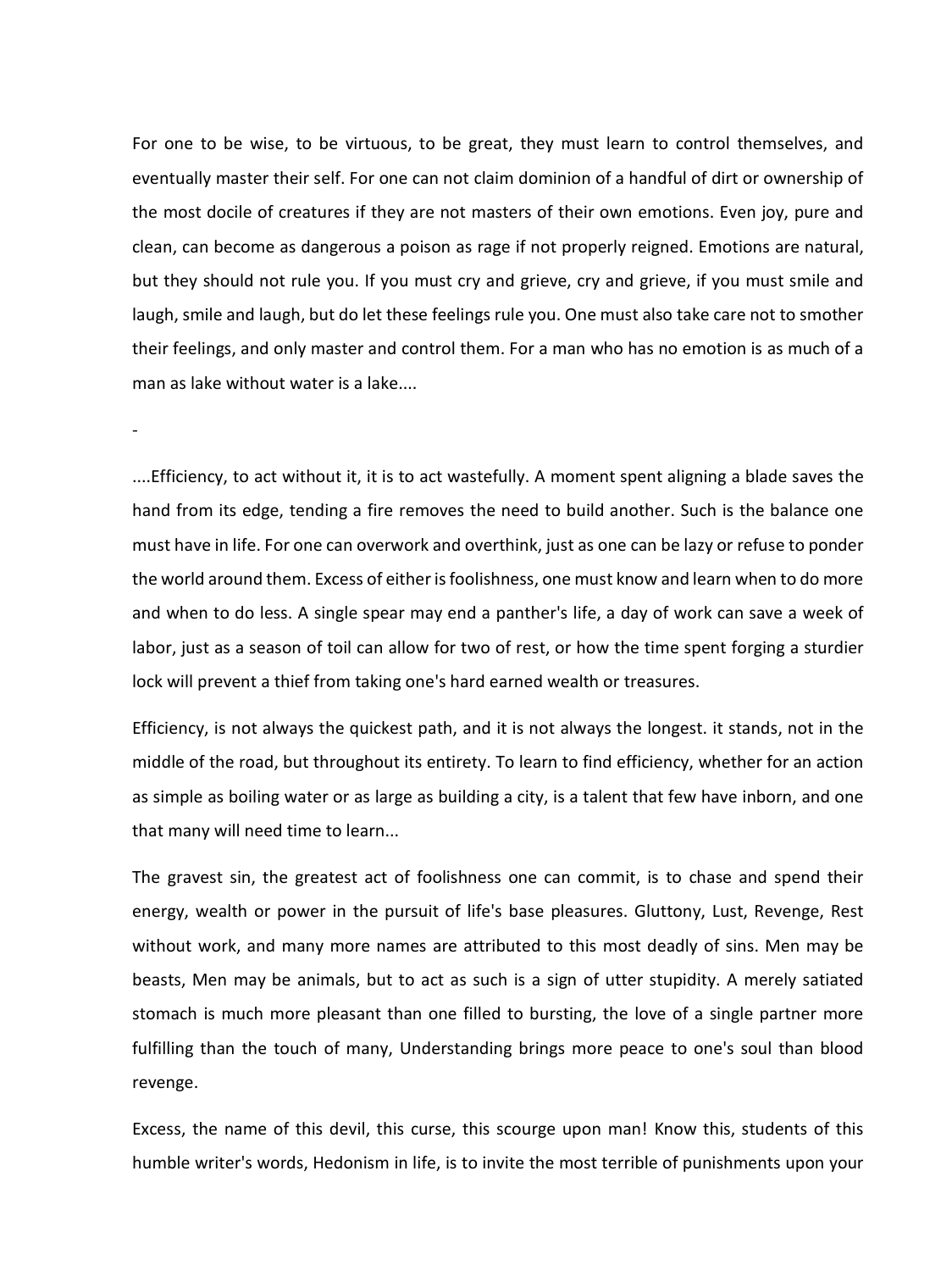fellow man and to corrupt and ruin your very soul. Decadence has brought only ruin to mankind throughout its history, learn the signs of its presence so you may make outcasts of the gospels of this religion of decay, this cult of...

-

From the farmer with nothing, to the king with everything, all life holds value. Every man is equal in this regard. Talent, Title, ability and form mean add and subtract nothing from this value. It is inborn in every life, no matter the creed, race, code, belief, or standing of said life. None may remove this value, and none may debase it. The fowl one has for dinner is just as valuable as their own existence, remember this. For every life you take in a meal, upon the field in battle, or cause to end by some other means, you waste value equal to yourself. No matter if you are king, peasant, wiseman, or fool. Under heaven, all men are equal. And thus, all men are brothers and peers.

Respect your enemies as you would respect your own kin, for no matter what enmity you hold for them or the cause, they are one and the same.

-

Do not cling to life, or its joys, do not cling to life, or its sorrows. This is the wisdom I give to you. For your life will end, no matter what you do to prevent it or delay it death shall come to you someday. But that does not mean life is meaningless, all things must end, but that does not mean they never existed. Every action one takes, affects the future, changes the land, and inspires those who come after. All things must end, from the Dragon to the Toad, all creatures know death someday. But that does not mean they never lived. Do not flee from death, embrace the time you have, for one day you shall fade this is true, and one day all your works shall turn to dust, this is true. But, even if memory of you and all you created fade from this world, they will live on in the changes wrought by your actions and mere presence.

Do not fear death, do not hate death. All things are transient and will one day end, but they shall remain. A mountain may be ground to dust, but the field that stands where it once stood remains. A farmer may die in his field, but his children will tend it.

A warrior may die, but his final breath can change the course of nations.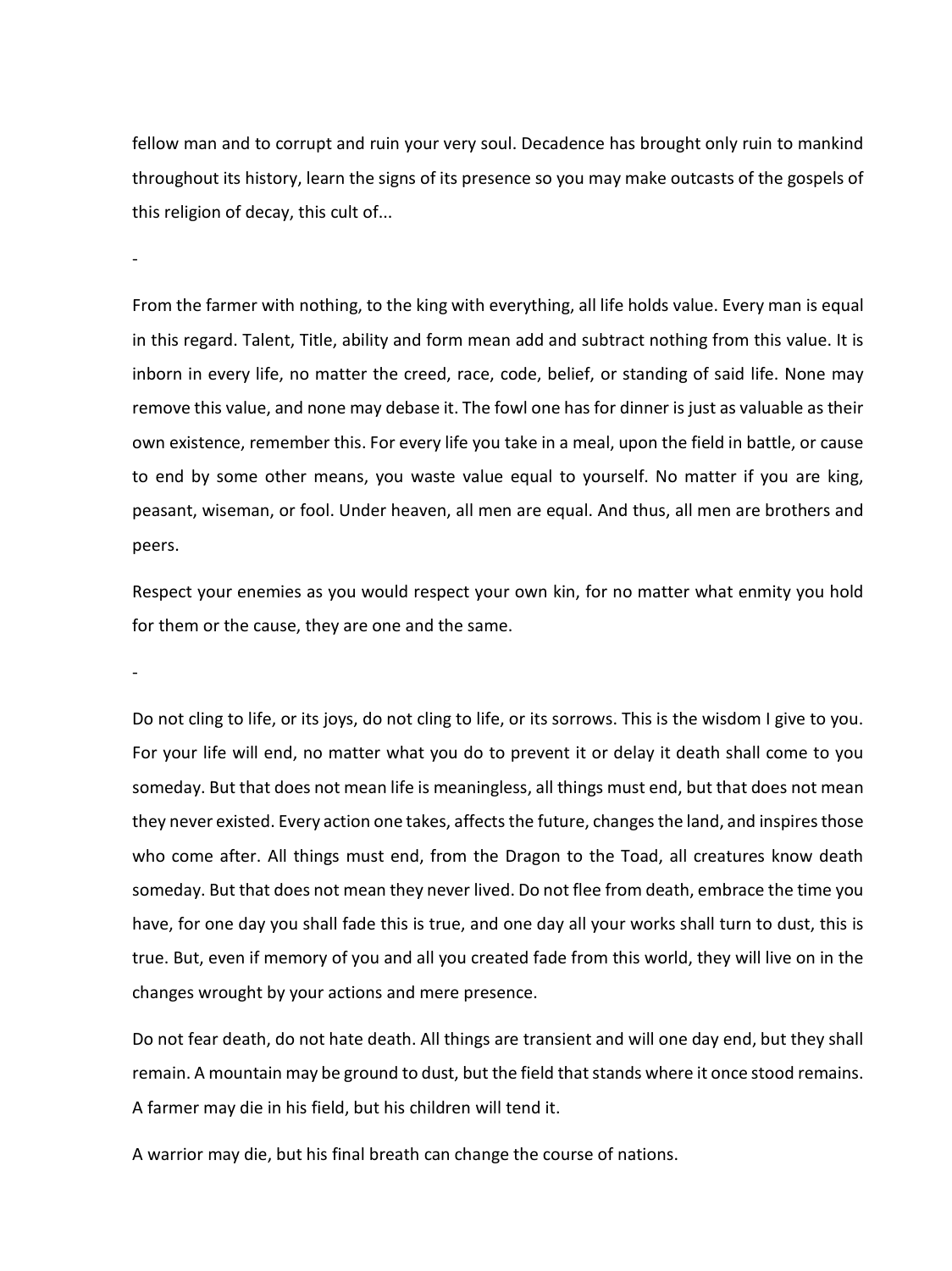Remember this, and know that while you will one day be forgotten, your actions no matter how small, shall shake the heavens themselves

-

To give when one has plenty, is virtuous, to share when one has little, is virtuous. Both are acts of generosity, a virtue that wears many masks. To be generous, is to be virtuous. If your tree bears an extra fruit, share it, if one looks at your fruit hungrily, share it, if you have one fruit and a child has none, split it in half and share it. Generosity is one of the most virtuous acts a man can commit, but do not do so for the sake of being virtuous.

Do so because you can. A man who can be generous without thinking, is more virtuous than the man who chooses to be generous so he may be praised. Do not give so others admire you, give to give. If you have nothing to give, then do not give what little you have....

-

...The stubborn mule came back for its master's child, but left its owner to drown. Cruelty has no reward, kindness has many. A man who is kind is rich even if he owns nothing, a child who is kind is a blessing from heaven. If you can be kind, be kind. Offer support, offer protection, offer shelter. Held the old farmer with his labor, be merry with the king who has lost his road in life.

To be kind costs nothing, takes nothing. To be cruel taxes the soul itself and costs you much. For a man who you were kind to, will return the favor, a man you have scorned shall return the favor.

Better the world, brighten it, be kind.

-

Learn from others, ponder their actions, do not turn your head from the foreigner, but learn from him. Do not fear the unknown, but embrace it. Every meeting is a chance to gain understanding, and this grander wisdom than any text can give you. For the knowledge gained from knowing your fellow man, from mingling with them and learning from them, is a far greater gift than any other.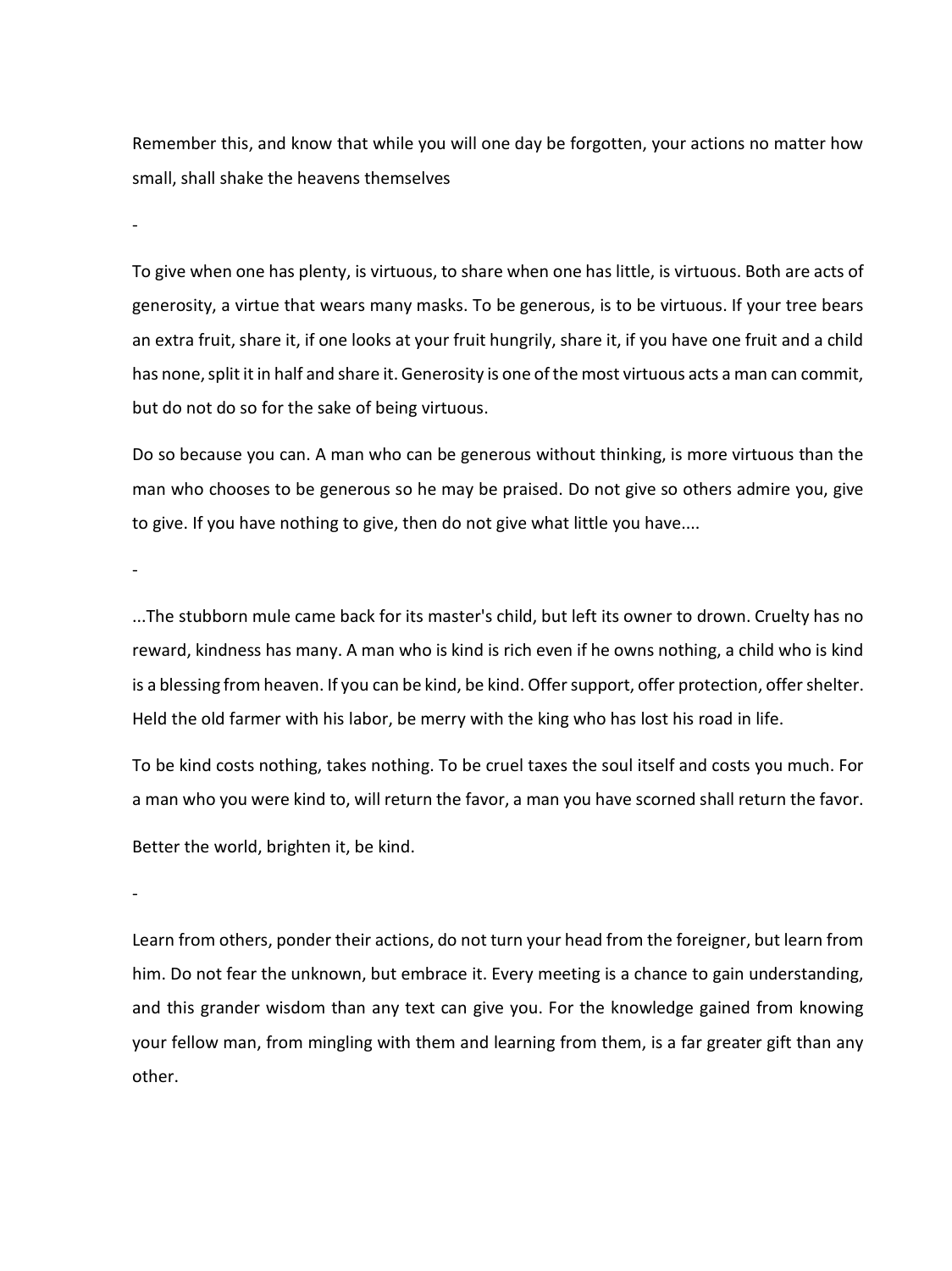A farmer can teacher a fisherman much, a blacksmith can tutor a soldier, a noble man has much to learn from his servants. Do not lock yourself away from the world, but wander freely and learn from your fellow man, instead of hating or fearing him

-

-

...To improve one's self, no matter the method or reason, is an endless journey. Be it a journey for knowledge, for skill, for strength, for wealth, or for admiration, it does not matter. Self improvement, not matter how much work or labor is put towards it, is a journey with no end. You may approach perfection, but will never have it. Perfection is an impossible goal, but that does not mean you must not strive for it. Be happy with the steps you take towards it, even though shall never reach the end of the road...

We are born in the world, all men share the same cradle from birth to death. Do not abuse the world, do not wound it in search of glittering gems, do not poison its lakes, do not tear down its forests without reason.

Every creature upon the world is a member of our family. A blade of grass holds more value than any gem from the earth.

Nature is not an enemy, nor a resource, it is our mother, our father, our home. Treat it as such, care for it as such. For every tree you fell, plant two. Do not pollute water as you take it in a pail, do not scar the land to build a monument. Do not block the flow of the stream or river, take no more than you need to from nature, be it lumber, stone, grain or meat. For, like any form of life, nature itself may be poisoned, may be wounded. Care for it.

For if it prospers, those who live in it prosper as well, it shares its prosperity with all creatures, all men. As should you, prosperity, whatever form it takes, should be shared and spread as far as it can be stretched.

If your village has a clean well, and the village over the hill has a tainted one, carry water to them. If the village in the caves has no grain but yours does, bring it to them. So the village on the hill may bring its livestock to yours, and the people of the caves more repair your tools. Prosperity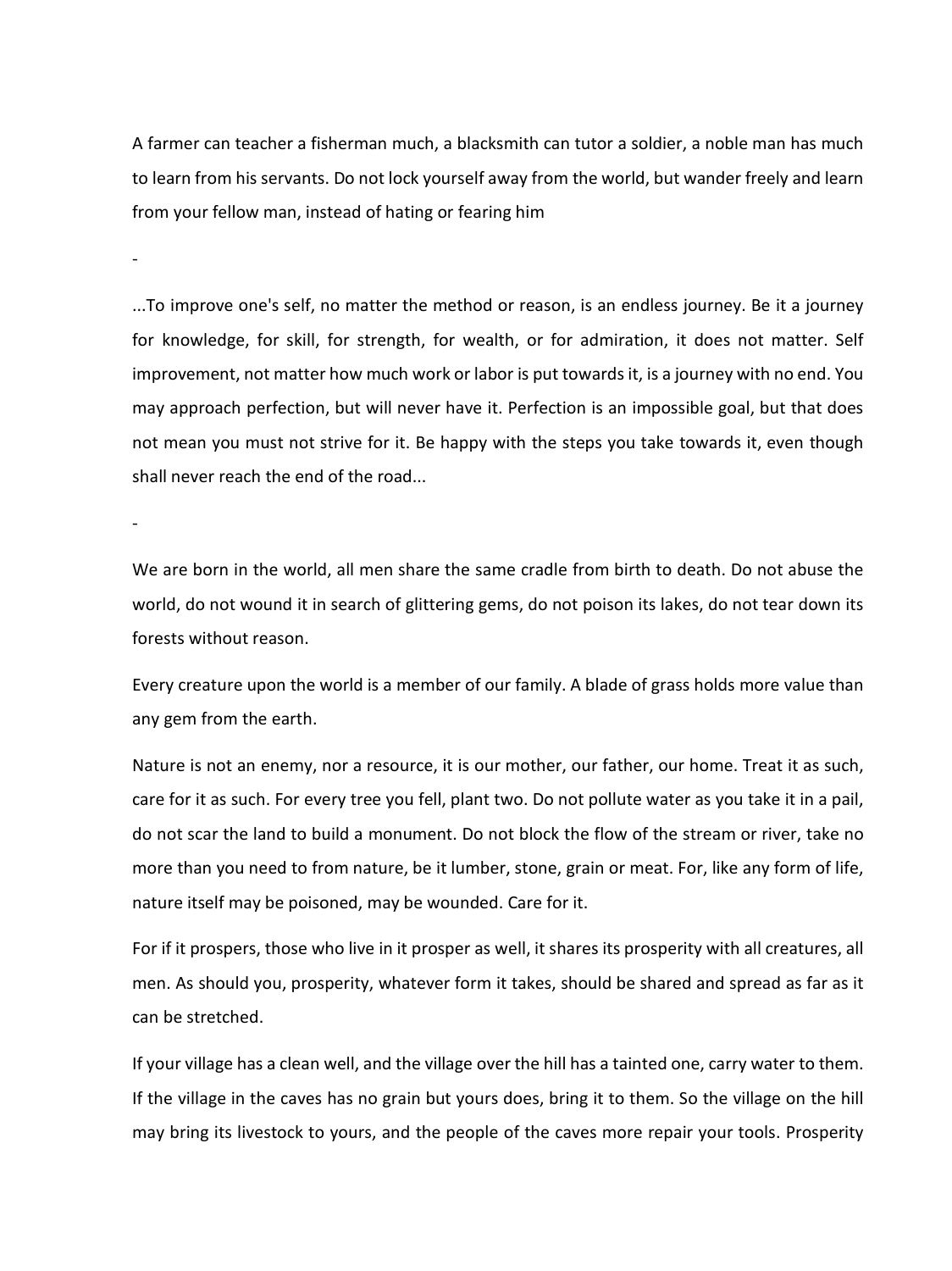spreads when it is shared and flows back to its source. It is not a pond of jade, but rather a every flowing river that courses through the lands.

And the duty of every man, is to protect this river, weather it flows from their own home, or from their neighbors, or the land itself.

-

All men are free to make their own destiny, to follow their own paths. The Journey I write of, the road I suggest, and way I guide you down, is not one to be forced onto any man, nor is any other way of life. One is free to make their own choices, for better or for ill. No matter how benevolent a rule is, to force a single man under it, is a sin most grave and foul.

Any who would force another down the path they walk, or stop them from following the road they choose, should be opposed should be fought and battled if it comes to it. Oppressors, no matter the cause they follow, are a blight. Every man should stop oppression if he see it, slay the tyrant if they meet them. Should. One should not throw their life away or turn from the path they follow to do such, but should remember this lesson.

And remember, tyrants hold power because those beneath them do not band together, they hold power through fear and disunity.

Unity is a force, stronger than any army or ruler. No man can oppress a land that is truly banded together as one, no army can crush such a resistance. Remember this, Unity above all, is what gives power, the more unity a people as a whole nourish, the mightier they are.

Oppressors fear unity, for it topples them easily. Do not turn a blind eye because your brother follows a different life than yours, stand by him, and throw off his chains and challenge he who would oppress him

-

One should be ever vigilant of their own thoughts, to ensure virtue and benevolences do not ferment into the poison of self-righteousness and ignorance.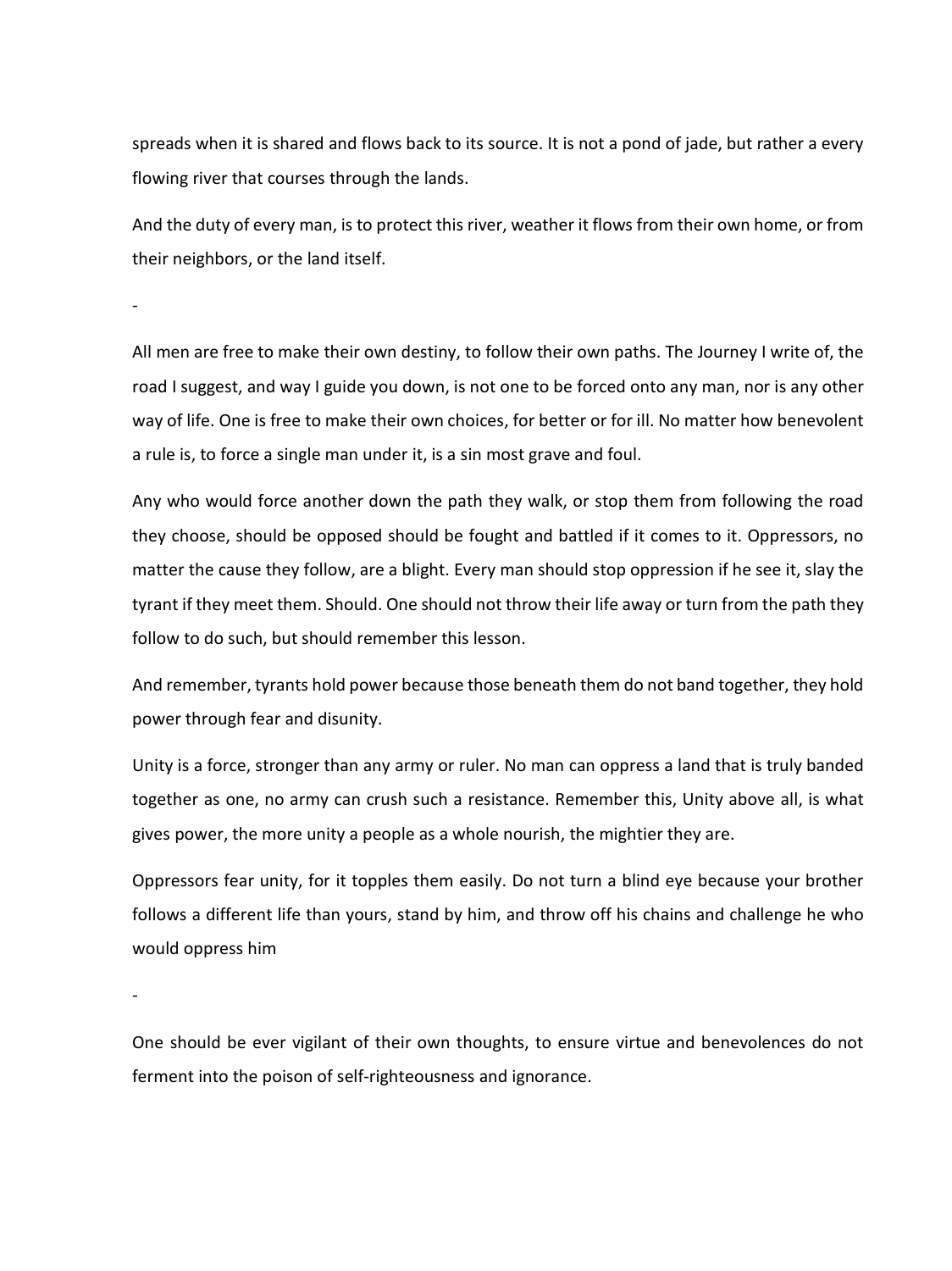The play within your mind shall be the example you shall use for this lesson. In it, a traveling monk thinks himself as somehow higher above those who have not fully devoted themselves to the Journey, but upon meditation, realizes he himself has strayed from its path.

The lesson is discussed at length so keen intellects may properly digest and absorb the knowledge deeper inside the teaching, and also presented within a fanciful story so children may also gleam its meaning from a simple lesson.

-

Humanity comes in many forms, and it walks many paths. But, know that the face of man, is not determined by outer appearance, but rather the quality of their character and spirit

There are many inspirations from your own experiences to draw upon for this teaching. From your students, to the Vishnu, to the Dai, even friends you have known for years. It will be easily understood, yet a revelation to the close and often fearful minds of the common folk. The outskirts of their villages, and the boundary of their farms, are often as far as they have dared to tread. It is imperative, that unity does not become a word for cooperation within a singular group but rather a collection of groups and peoples working as one.

-

Suffering and pain are part of life, but do not seek to harm others as a means to vent these feelings. Instead, channel the negative impulses to positive and constructive ends

It would be easy for one so maligned and abused to turn their pain and suffering into hatred and spite to the world and those who had so harmed them. It will be taught, by your own experience with grief. Another monument to your lost friend, Small Chen, and many others who have fallen in battle or by tragedy. Perhaps it will soften the hearts of the Mao children who witnessed the hanging of their parents, or the vengeful Kang, in the years to come. But, that is truthfully a vague dream and hope. But, even a spark can grow into a fire, as it is said.

-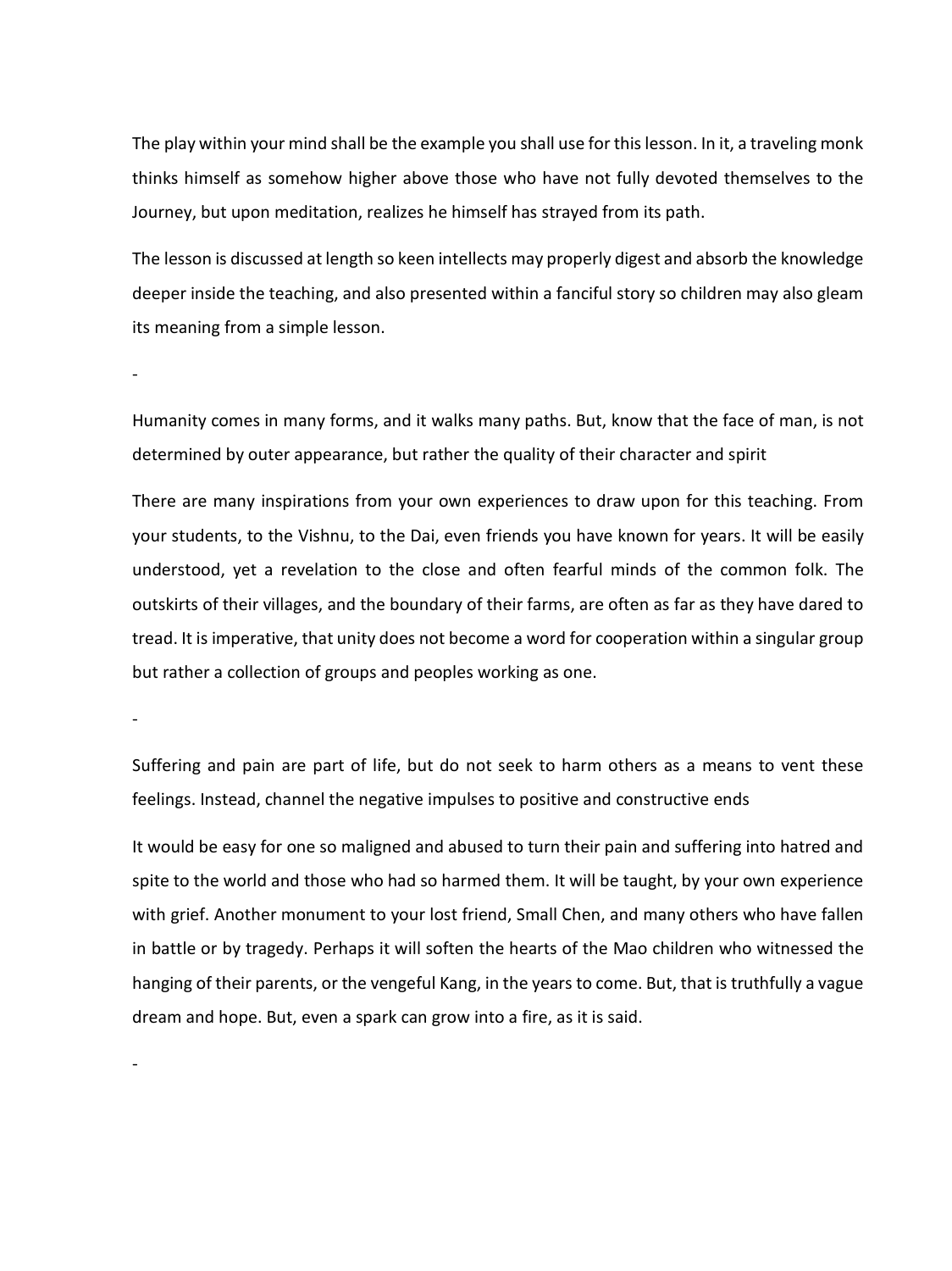Do not call a man your enemy, simply because he stands by those who oppose or seek to harm you. Virtue does not remain on a single side of a war or smaller conflict, it is present within both sides, in so manner or another

Enemy, a threat to an existence or belief, one who directly opposes the path you walk.

Foe, one you fight against, who may indirectly impede your path of life..

An Foe may become a friend or ally, an Enemy never could. An Example to be given, A fisherman is the Foe of the old farm cat, but an Enemy of his catch. A Brother of prospective wife who duels you for the right to marry his sister is a Foe, while the rival for her affections will be an enemy until the matter is settled. A man hired to guard a tyrant, is simply a foe, the tyrant himself is the enemy.

Three of many examples that will explain the new difference between these once synonyms. It will take time for this altering of Language to take hold, but it shall spread with as your Journey does and as literacy becomes more common place.

#### **Lessons**

"Destiny, the salve of fools, the only fate that is certain is death. All else must be earned or overcome. To believe otherwise is to be blind to reality"

-

"Once, my eyes did see a most upsetting scene that did so befoul my gaze. A child and mother, crying over the father and husband, who beat them as if they were oxen pulling a cart. His death had come by my own hands, a punishment for the crimes he had committed upon his own kin, flesh and blood. Drink was the poison of his mind, and the beginning of his degeneration into little more than a beast. Yet his family, who had been so cruel towards and abused so viciously that they were on the brink of death when I found them, mourned him still"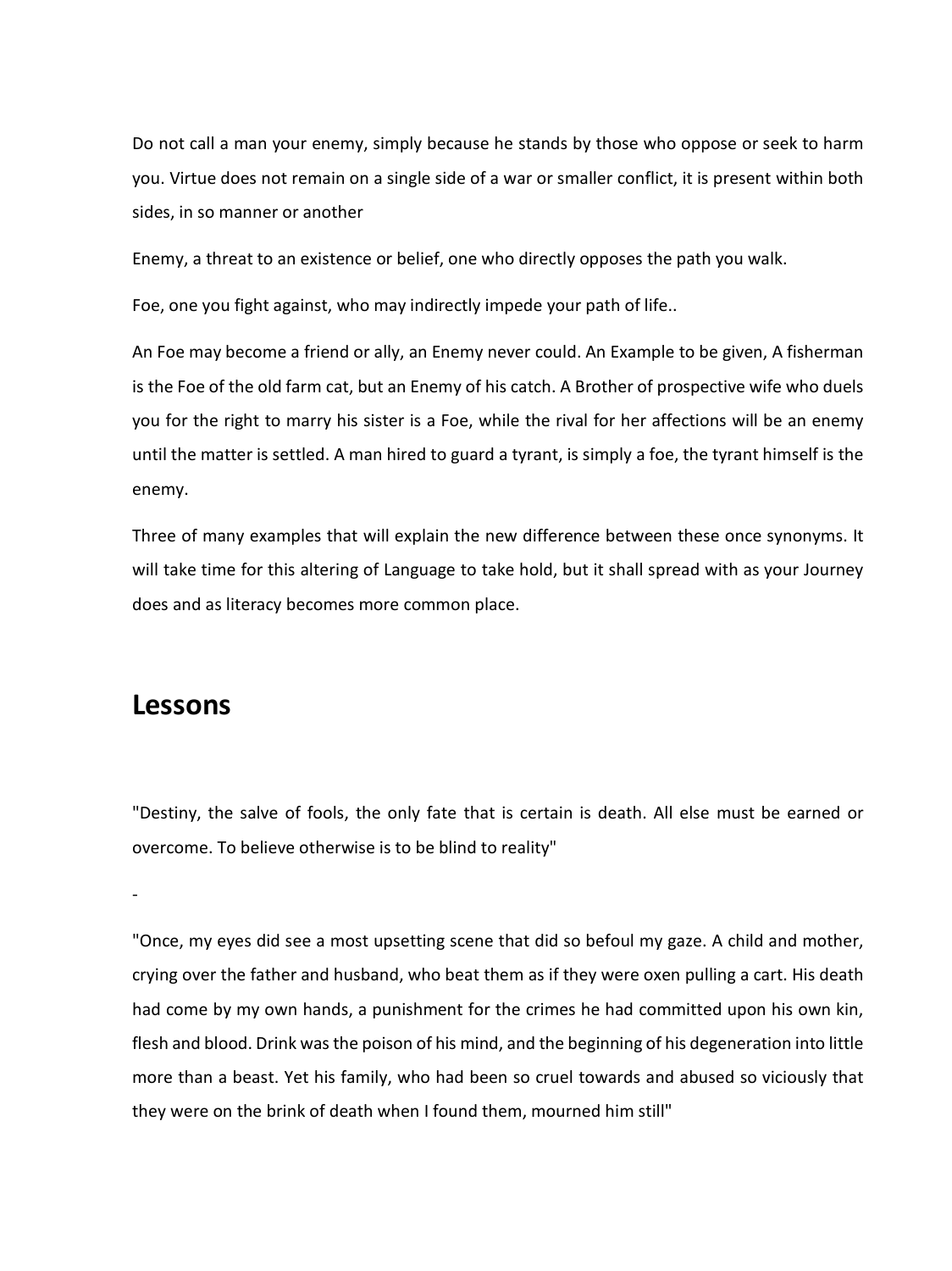"Such a sight, it made me ponder for some time, how could one mourn such a blackhearted brute, one that had nearly taken their own lives and filled them with suffering and torment alone, how could one shed tears for such a man."

"And then a revelation came to me! Like the fresh air of mourning! They did not mourn him as he was, but rather the man he had once been, before he ruined himself. Within every villain, there was once a man who could have become virtuous and wise, mourn them, do not praise the death of the criminal, mourn the man he could have been instead, this is the wisdom I give to you now"

-

"To give when one has plenty, is virtuous. To share when one has little, is virtuous. Both are acts of generosity! A virtue that wears many masks. To be generousis to be virtuous. If your tree bears an extra fruit, share it, if one looks at your fruit hungrily, share it. If you have one fruit and a child has none, split it in half and share it. Generosity is one of the most virtuous acts a man can commit"

"But do not do so for the sake of being virtuous, do so because you can! A man who can be generous without thinking, is more virtuous than the man who choose to be generous so he may be praised! Do not give so others may admire you, give to give"

"If you have nothing to give, then do not give what little you have. For generosity, soon turns to madness! And open, offering hands, can lead as easily to ruin as they can lead to prosperity"

-

"Uphold moderation! Any pleasure, even the simplest variety can turn to an expression of hedonism if one indulges upon it blindly!"

"However, it is not necessary not lock yourself away from all of the joys and pleasure of life. For happiness is a key component of humanity. Simply indulge moderately and wisely!"

-

"One should be ever vigilant of their own thoughts. To ensure virtue and benevolences do not ferment into the poison of self-righteousness and ignorance. For even the best of intentions can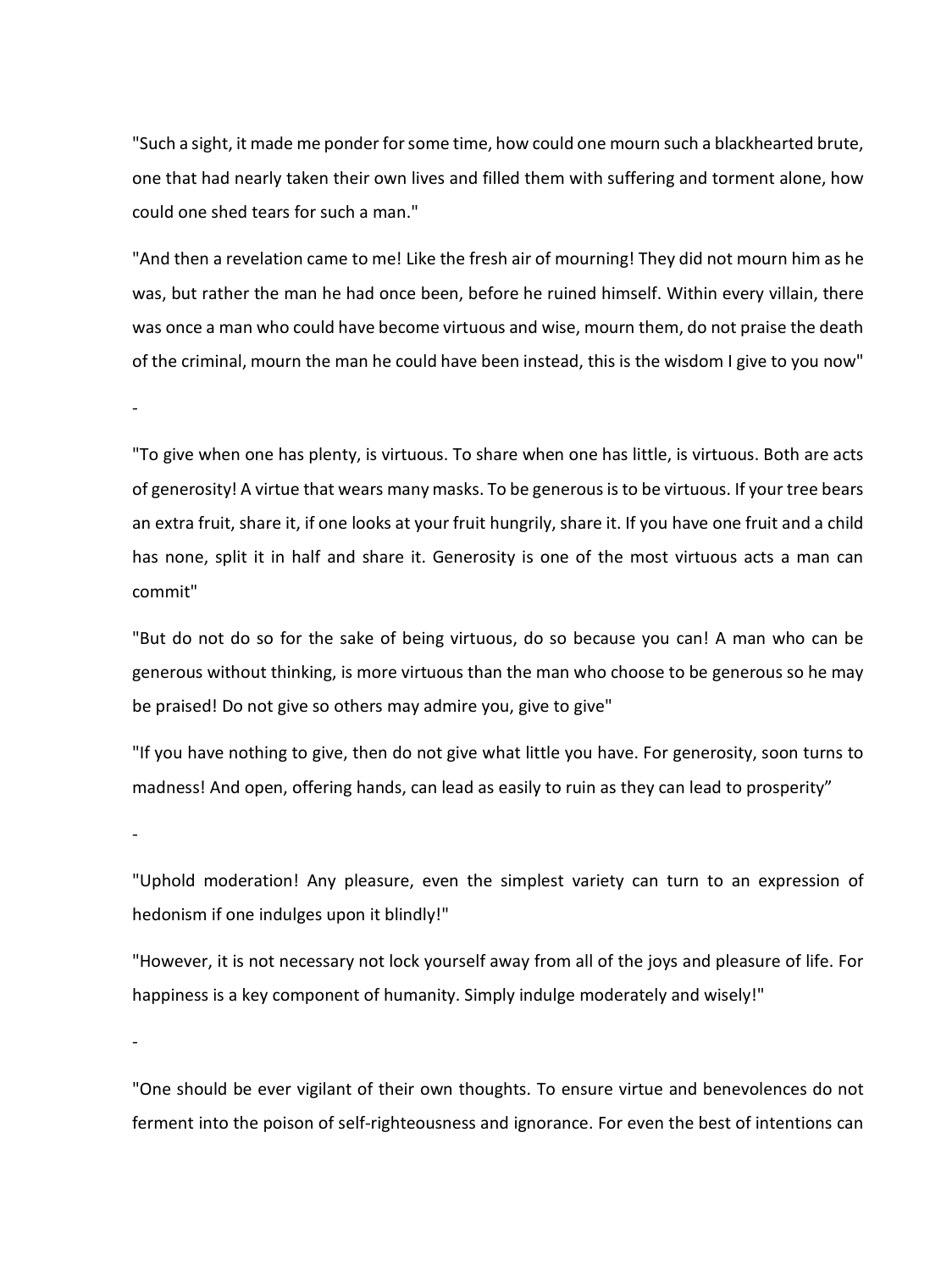turn sour, even the kindest thoughts can be made wicked. Always remember how many before you have fallen to villainy because of their belief that they alone were righteous and wise."

"Like all things, Nations and societies will eventually fade away and be forgotten. Whether they are replaced by their descendants or supplanted by invaders. Cultures change, shift and die like living things, and are thus transient by nature. Even if they claim the same name and profess their descendance from bygone people, their values will have changed throughout the passing of the ages"

"Thus, even civilization itself is temporary, for it will change hands between vastly different people even if it is not simply entirely forgotten as times change" You explain simply "Why, we may still call ourselves Yan, but we are different from the ourselves mere years prior! Such change can come swiftly or gradually. Though change should not be fear, much like stagnancy unrestrained change is to be avoided lest society is replaced by packs of mad men and lunatic trend setters!"

-

-

"Though a contradiction to some passages found within ones journey, there are times that one must take up arms against others. Never should one revel in the blood of their enemies, as taking another's life has as much consequence as taking something from yourself."

-

"All violence must serve a purpose. Those who seek violence for violence sake are insane, for violence exist solely to serve a greater purpose than to drown the world in blood. Thus one must remember their reason for fighting lest they cause pointless bloodshed and suffering."

-

"To maintain a healthy mind, one must also maintain a healthy body. To expand one's knowledge without exercising the vessel to hold them, is the same mistake as to try to fill a cracked cup."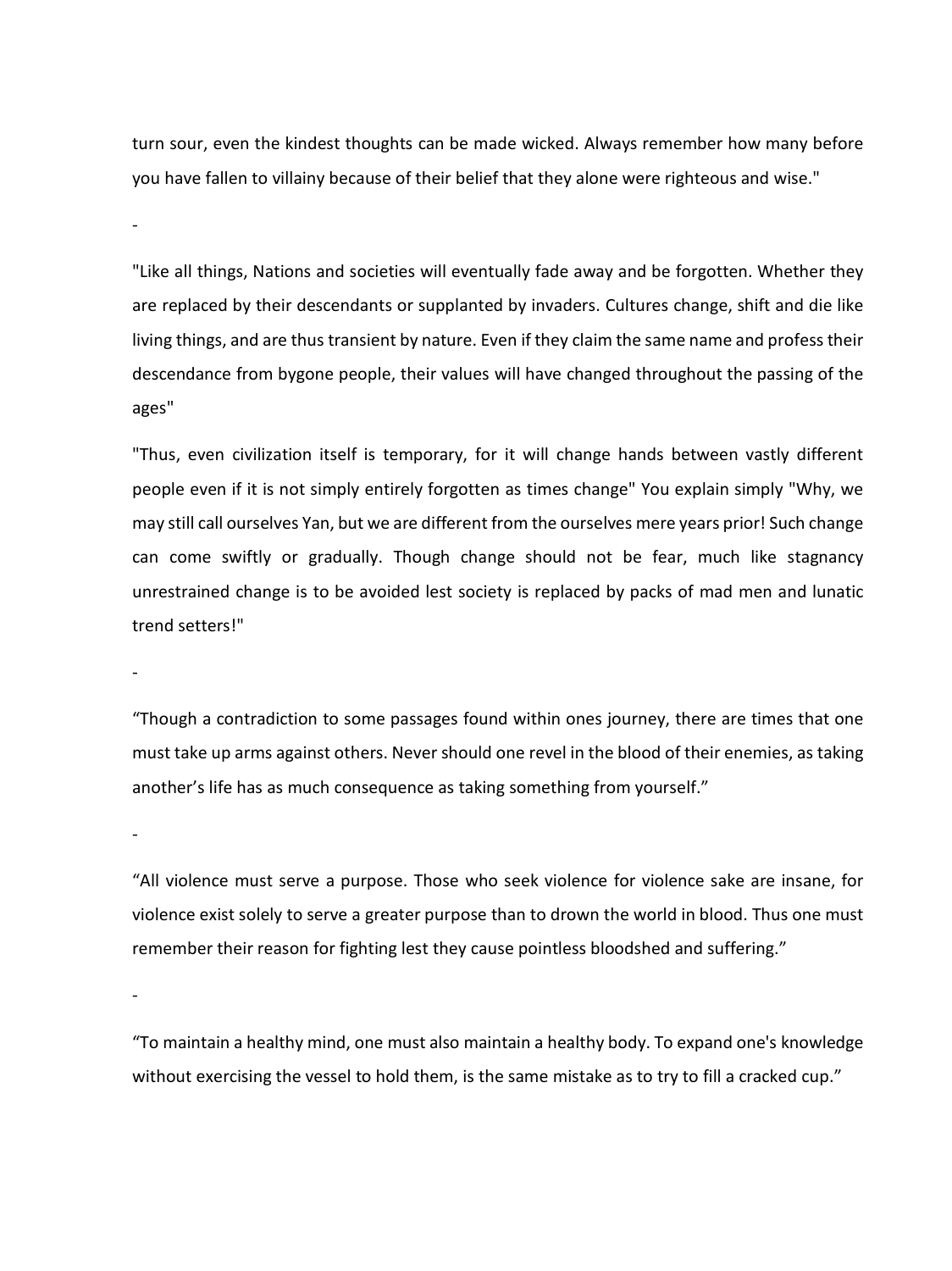## **Dialogues**

"What men are these "Tyrants", that if met, must be slain by the words of The Journey?"

"Men like Gao. Men who would force others to turn from the path they chose, or force them upon another against their own wishes. Men who would laugh at the idea of giving up his feasts so children may be fed, men who hunger for war for its own sake. Men who would wallow in their own degeneration no matter how their lifestyle poisons the lands they rule. The kind of man, who enjoys oppressing all those beneath him and refuses to change his ways"

"The man who only brings pain and suffering to the world, and takes everything good from it"

"That is the man I consider to be a Tyrant, the worst of tyrants to be specific. There are lesser breeds tyrants of course, but their crimes must be judged, they may live or die depending upon the weight and depth of their crimes. It is a hard term to explain, you would know a Tyrant when you meet one, unless you have blinded yourself to the reality of the world. The worst simply do not deserve to live. Others, may be allowed to live if they can change. Many must hang for the crimes they committed throughout their life"

"Unfortunately, few had the wisdom to repent. Tao Song was a tyrant, but he had virtues and loved his family, I gave him a last day with them and a quick death. Cui Fu was a monster, but he was loyal to the end, I gave him the battle he sought and honored him in death. Gao...was worse than either by several magnitudes. He had no virtue, no love, no loyalty to any but himself. And I still allowed him to indulge once more. I do not mourn Gao, I despise him. But I mourn Fu and Song, for the man he could have been and the father he was. That is the difference between the levels of Tyrant"

"So you can be virtuous and a tyrant?"

"The Yan king calls himself benevolent, as did Gao. It is the most effective mask to wear, some believe their own lies. If my word spreads, someday I fear, it will be twisted by another man to give himself pardon and reason for his tyranny and sinful ways"

"Why? Why would you do such a thing? We are your enemy"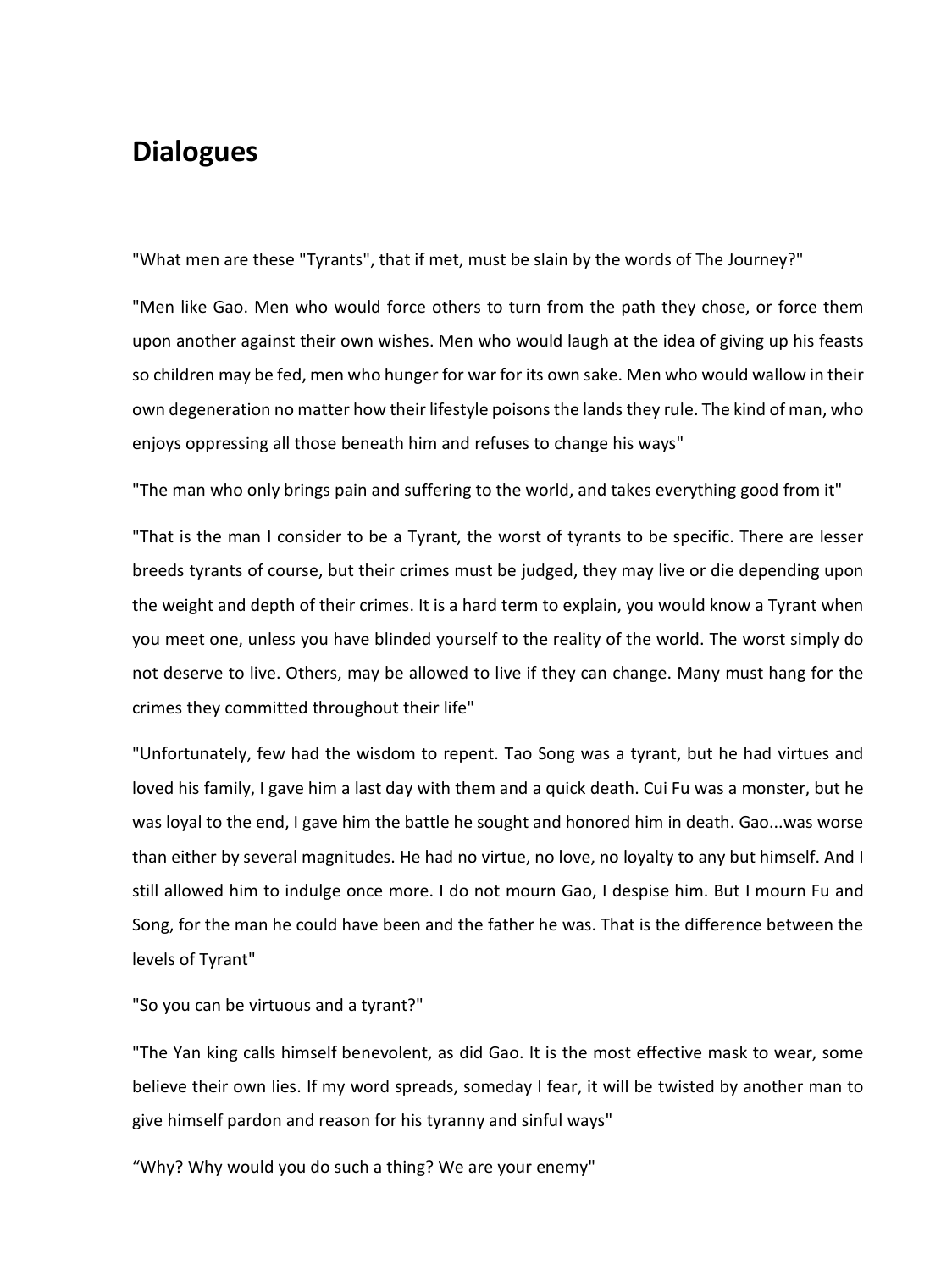"I only hate those who would do harm to others without just cause. Children and innocent mothers have done no such thing. You've heard my philosophy and listened to my words. All I wish, is for all men to be able to prosper and live their lives comfortably and in the manner they so choose. No needless excess, no decadence, no corruption. A virtuous society, where a man's kindness is not abused, but shared and repaid"

"The Journey I have taught to many and encouraged to spread, only speaks of removing Tyrants, those who would abuse others and force them down paths that they do not wish to follow, those who would subjugate and oppress their brothers in life. So are all those of noble blood tyrants?"

"That is a vague description, easily exploited and expanded to include nearly any man in a position of power"

"It is quite clear, I went to great lengths describing the characteristics of a tyrant. So tell me, do the Yan want my head because they are Tyrants? Because they see a distorted image of me, or for some other reason? Why would they oppose wise rule, a rule that benefits the people and lands, but support a tyrant who wasted much potential wealth and talented men over petty grudges and his own pride"

-

-

"That is a part of The Journey, is it not? To aid others when able to? To be generous without any reason besides that you are able to be. To seek to understand your fellow man and give unto them kindness"

"Yes, one of its many facets. It also reflects another teaching, one of the other four core tenants in fact. Nurturing the land, sharing and ensuring the spread of prosperity"

"And defending both, if those Journeymen who preach your word are to be believed. I've never before heard of men caring for nature, it is a queer but understandable thought. To respect the world we as civilized men stand apart from"

"If nature falls ill, so does civilization"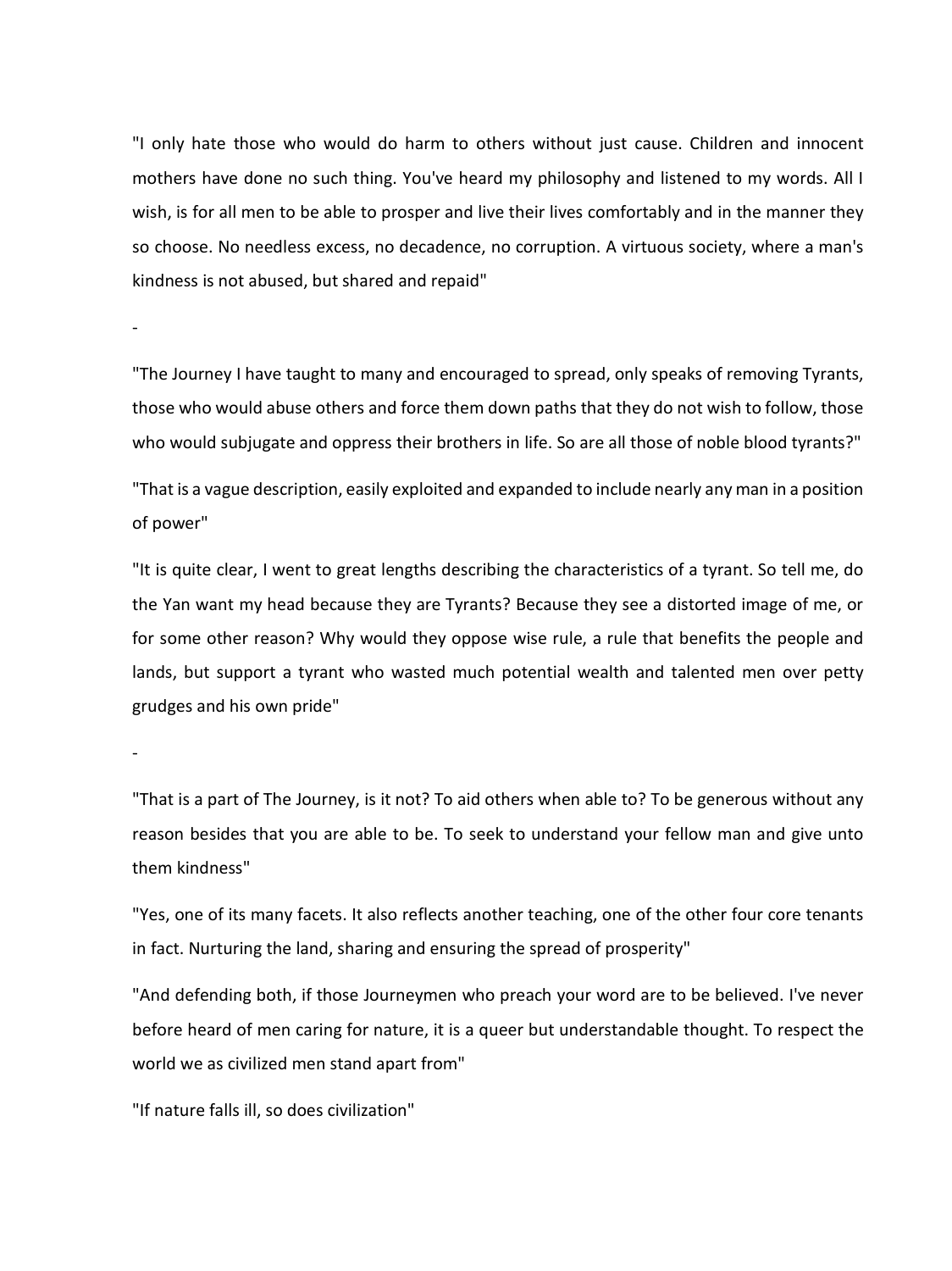"I have never thought of it like that before, but your words ring true. But one thing that remains confusing to me, is your acceptance that all things shall fade and die one day, that life is transient"

"And thus knowing all life shares equal value, from the smallest creature to the mightiest king. What of the concept confuses you? I figured it was quite easily understood"

"No, I understand it, my words were vague forgive me, Lieren. I am simply confused as to how you and the students of The Journey can be so accepting of death, of the transience of life, and yet to not mourn it but rather revel in the fact that all things come to an end. It is a grim gospel to be sure, and one that the Yan have been trying to twist to reflect negatively upon your work"

"Well, why would one cling to life, when there is no method to make it endless? You live and you die. It is natural to die, to try and step from the cycle of life and death, is to height of foolishness. Men and all creatures large and small will come to an end one day, all works shall be forgotten someday, and all castles and civilizations shall turn to dust"

"But. That does not mean all you do has no point or worth. Even the smallest actions echo into the future, changing the world for good or ill. Even though one day all you have built and done shall turn to legend, and then myth and then be lost, even though all you know shall one day return to dust and ash, know that all you have done, from the greatest cruelty to the smallest kindness, has shaken the world and changed the course of history. The ripples of our actions, how we affect others, the changes we wrought rather by intent or purpose shall far outlast our own lives and even the very memory that we ever lived"

"So we simply do not fear death and the fading of memory, all things shall once be forgotten, but their presence and influence shall truly fade. It is one of the truths of the Journey, and how I myself of course view my own mortality. If life continues or simply ends does not concern me, if I shall see the changes I have brought through different eyes, does not bother me in the slightest. Simply that I have lived at all, and would have changed the world if I had simply remained a farmer, is enough for me to greet the fate that awaits me and all things peaceful"

"So you do not worship death, like Mao Bolin had claimed as he fled deeper into Yan with the rest of those cowards?"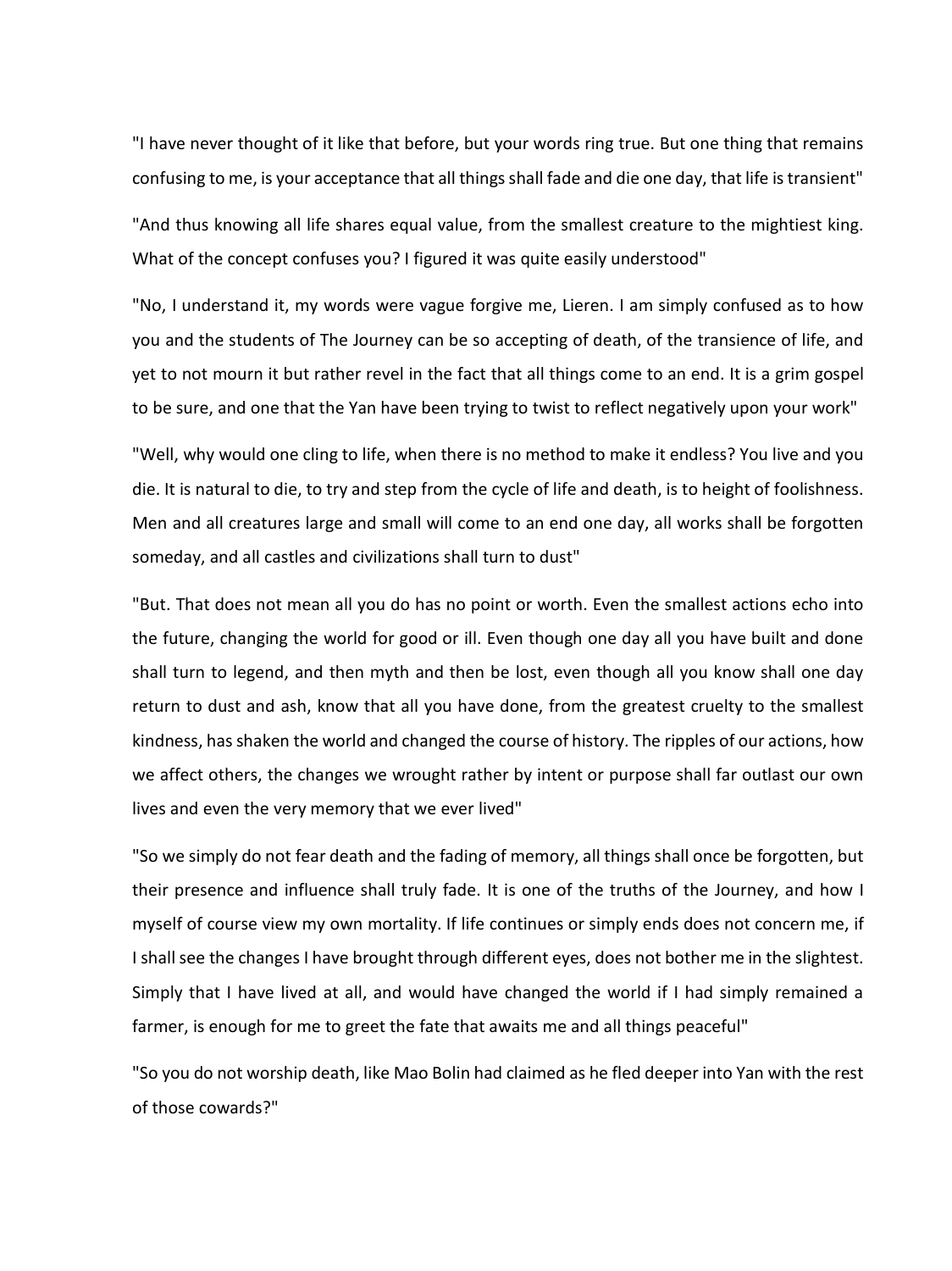"Not at all, we worship nothing, it's simply a school of thought, a teaching, a guide. Describing a Journey, and path of life. I do not hold it as gospel or divine revelation, it is merely a collection of thoughts, stories, beliefs and wisdom. Do they truly believe that I would tell anyone to praise death? All I say is to accept it, and not fear it"

-

"Kill me, please kill me. You've taken everything from me, Giant, just kill me and be done with it. There is nothing left I hold onto in this world"

"Do not look at me with those judging eyes!. I've heard of the Journey you preach, Death is something to accept you say, don't you? You teach others not to fear death, as you slaughter any who you deem evil or name as tyrants"

"Would you go against your own words? to preserve a life that does not wish to continue, that has reached its end. I want to see Jian again, I want to be with Zihao, please, just kill me, there is nothing left for me in this life"

"Death is to be accepted, not desired. The words you speak come not from acceptance, but rather the venoms of depression and desperation. Caused by the pain of actions I had set into motion, so that I may bring joy and comforts to many other"

"In war, all men who wage it and march to its song suffer, often needlessly. Which is why I intend to end the war I've been forced to fight to a close as quickly as is possible. I am truly sorry of the pain I've caused you, but there was no other way, some men must die for their crimes in life, some will live to become ripe, ragged and old. It is a hard truth, but it is the truth and I shall not sweeten my words. I am sorry you've had to suffer, so others may flourish"

#### "Hypocrite"

"Perhaps. I will not claim to remain unsullied by my actions, or that these hands of my are untouched by blood, or my tongue free of hate and spite. All I can do is apologize for the wrongs I've committed upon you by proxy and offer a single, passing kindness"

"That life has so much left of offer you still, Suffering and hardship only serve to brighten the better days to follow. I will not act as if you have not lost much or haven't suffered terribly, but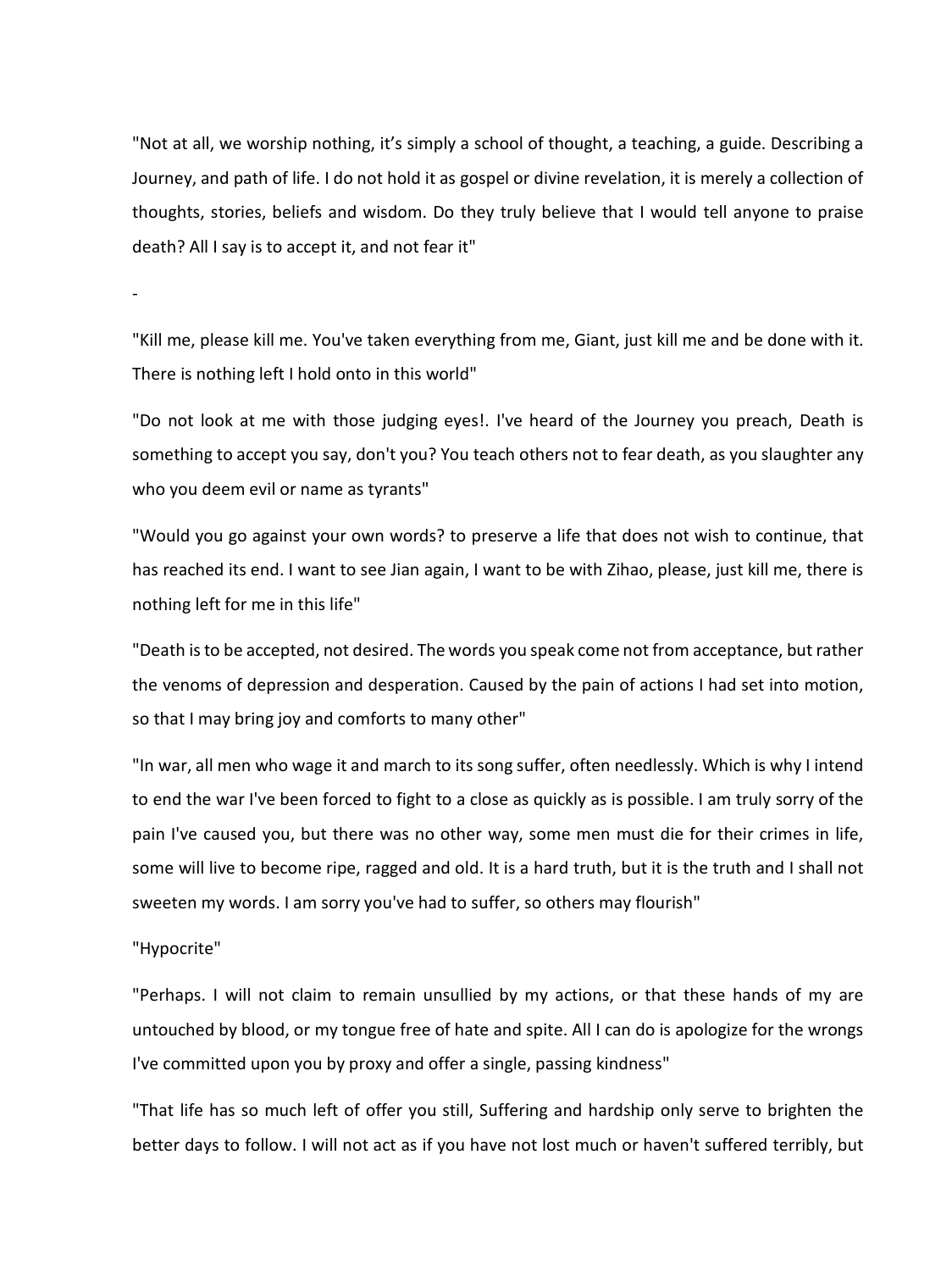even mortal wounds will heal with proper treatment. If one would only seek it. You could become as their legacy, speaking of their character and virtuous deeds, you could live for them and enjoy the simple life I'd offer you and your kin, You could become their memory, and write of their lives so they are remembered as more than villains in some fantastical play or account written by a man who knew them not, you could"

"I will die, by your hands or my own. What will they say of you, to leave a woman to throw herself from a cliff, or wade into a lake some night to drown?"

"I shall never force another from the path they choose to walk. If you will not look forward, to the fields of flowers and summer days to come, then I shall at least grant your wish to join your family without further pain"

-

"Though I would remind Dandan, if she were awake now, that even the lives of our enemies retain their inherent value. And to find a hobby outside of unleashing destruction with the weapons she maintains and cares for. but such scolding can be carried out at a later date"

"Once again, The ideology you hold it astounds me, as it is so different from our own prior view of...war and life?"

"The Vishnu would have simply celebrated, if we could have achieved such a victory. But, as the Journey teaches, all life is equal and if I am to understand, the Yan...bring non warriors to the theater of war, as a...majority of their forces?"

"Men die in war, it is a harsh truth, but an unavoidable one, I took the path that would spare the most lives with certainty. As My brother Lieren has taught me to, he is, after all, much the same as a teacher or even father to me"

"He is to us all"

-

"Feng, remember your limits, there is no shame in admitting when you are bested, some mountains cannot be scaled, some rivers may not be forded. It is simply the way of things, to be able to see when there is no chance of success or victory, is to be truly wise"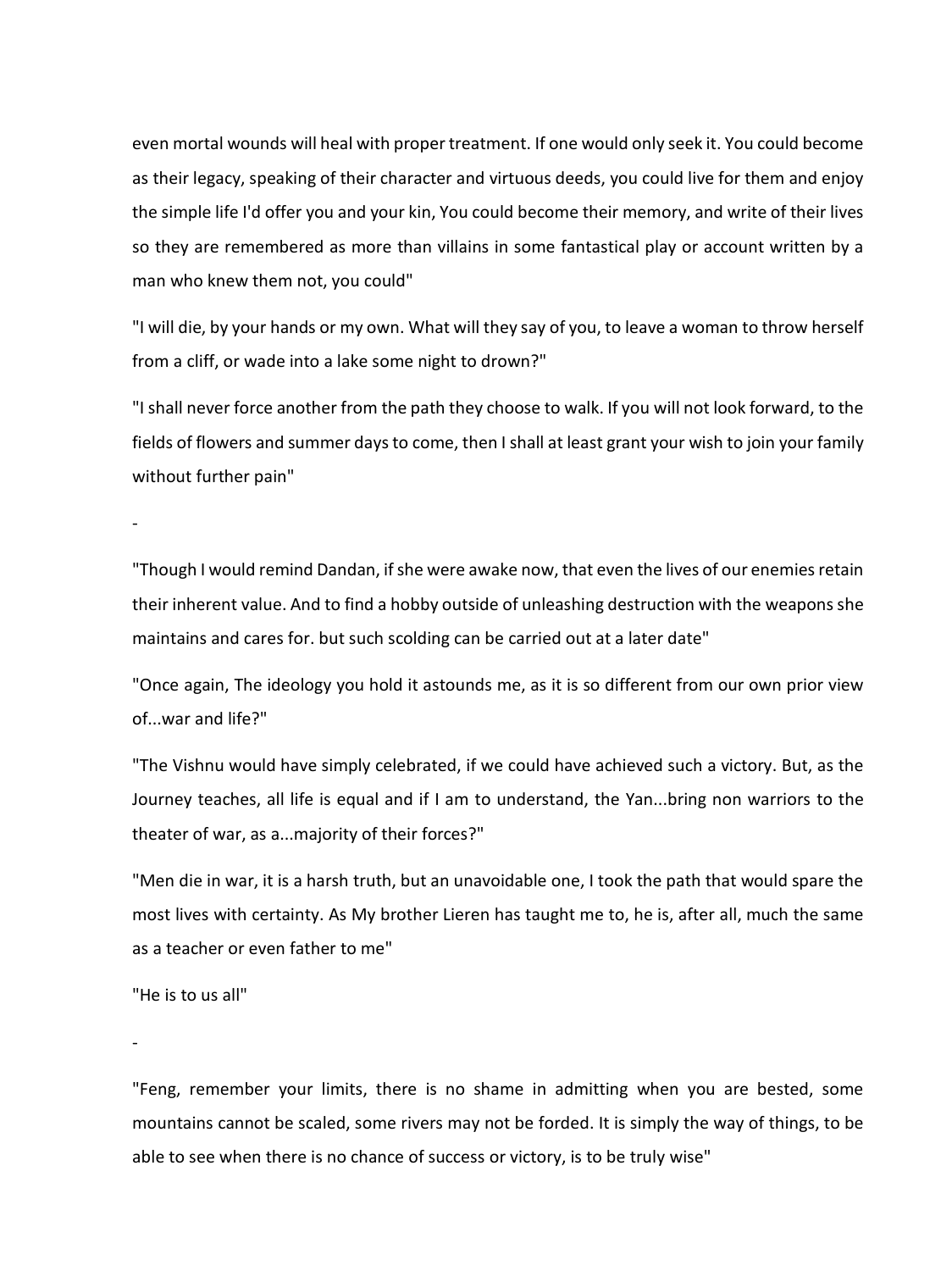"Reign in my pride? I have learned this lesson already, Brother Lieren, but I shall engrave the teaching into my heart, as deeply as I am able to. I shall not make the same mistake I did at the Treachery"

"And remember, to blame oneself for the actions of another, is to be a fool."

"Liang, you have always been dutiful and stalwart, a loyal friend and ally. But I would remind you, that in a storm, it is the flexible reed that endures, while might and unmoving trees are broken and torn from the ground. If succeeding in the task I have given requires it, the command give unto you can become malleable and shifting"

"Look beyond the orders I am tasked with completing and seeing through, step from the rigid bridge, into the unknown water below. If such a need arises, of course. For once, my brother's insolent manner, will prove valuable"

"Dong, I know how well you work on your lonesome, akin to a panther on the prowl, but now you are given the command over other men. The responsibility of their lives, lies within your hands alone. It might be that you will be required to lead them into battle, it will be required that you ensure they are fed and well. Think of them like a Panther would her cubs, rather than as a hinderance or unwanted ally"

#### "I shall"

"Bai, oh how your blood craves the rush of battle and the thrill of the hunt. I know your failing well, you cannot change what brings you joy without great effort. However I would remind you, the cost of such eagerness. I will not scold and reprimand you for who you are, but, I would not wish to lose another of my friends so shortly after another, meditate on the Journey we both walk, and remember the tragedies of the past"

"I understand, Brother, my duty is to spy, not hunt. I will not come back as corpse, and fortune be good, neither will any of my men"

"I will hold you to that promise, my friend"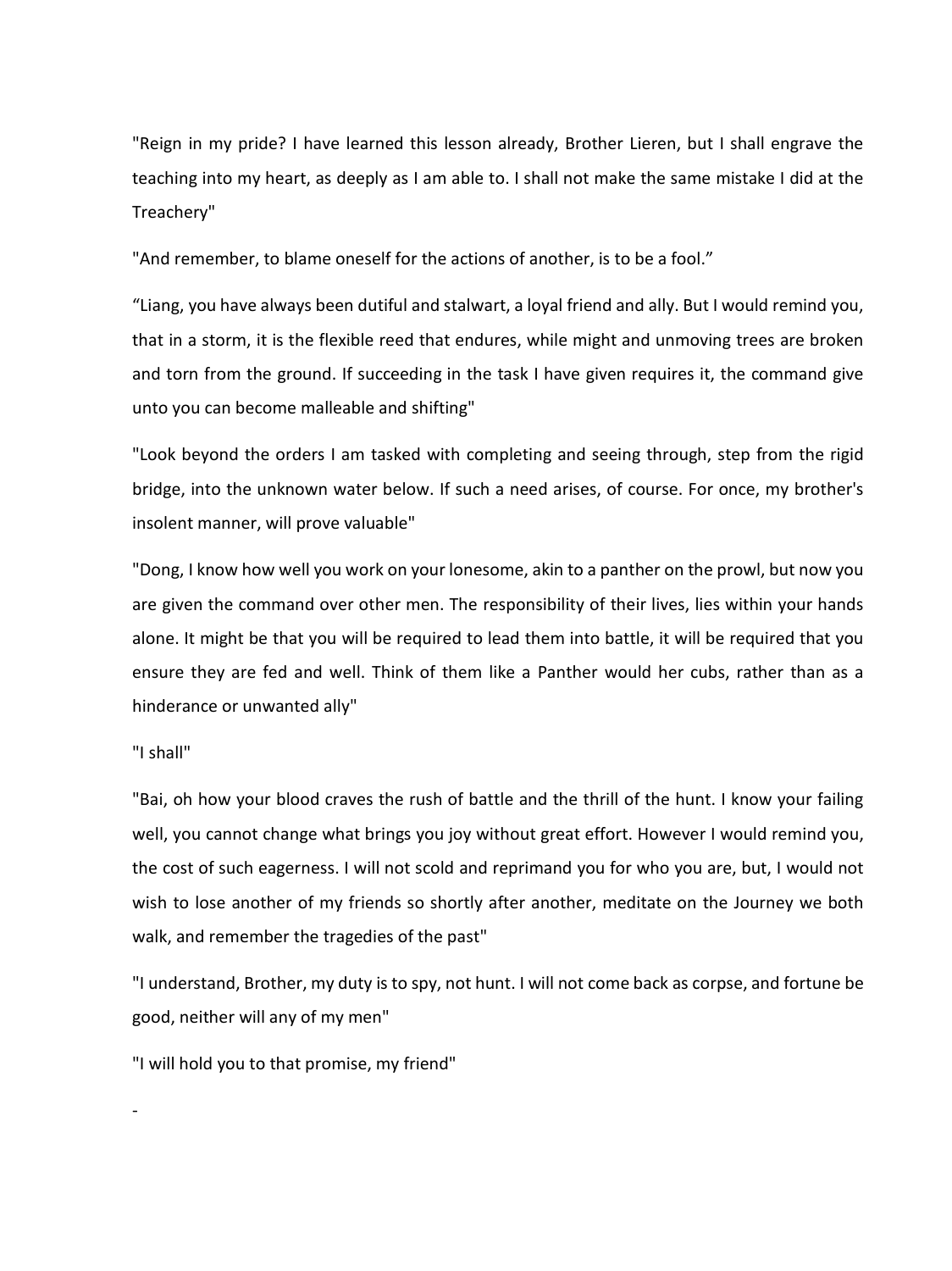"I consider Ling's fate to be one of the gravest mistakes I've made in my life, I have no love for Tyrants, even small ones like Ling. But torture, is a crime that I consider to be surmounted by only a handful of others in terms of sheer vileness"

"One of these crimes which surpasses it in wickedness, is slavery"

"Cease! Your aggression, and halt thy threats, my friend and honored general. I understand, that this man and the master who would the leash to his collar, have committed a grave sin, and insult to these proud warriors"

"However, he has come into our fortress as a guest, even if he is the servant of a tyrant. He approached us with good manner and peaceful intent, even if him and his master stand against the virtues we believe and struggle to uphold, I will not see him butchered as an animal"

-

-

"The Key to life is balance, to lose yourself in emotions or a single path is to become undone"

"Do not be afraid to learn from others, but know that there are some things that must remain unchanged"

"Know that every man is equal in worth, but to ignore each one's talent is to waste them!" "Know that perfection is unreachable, but still strive to better yourself"

"Always be willing to fight for a good cause, but never do it for violence's sake. "

"Be willing to overthrown a tyrant, but understand the importance of order and society. "

"And above all, know that to love humanity, you must also love yourself"

-

"Your words, made me feel ashamed I could not stand by those preachers you spoke of. That I never knew the names of such loyal students of the Journey I have walked, that I never was bequeathed the honor of meeting such virtuous souls. And the shame, the unforgiveable shame that I could not stand beside them and save them from their cruel fates"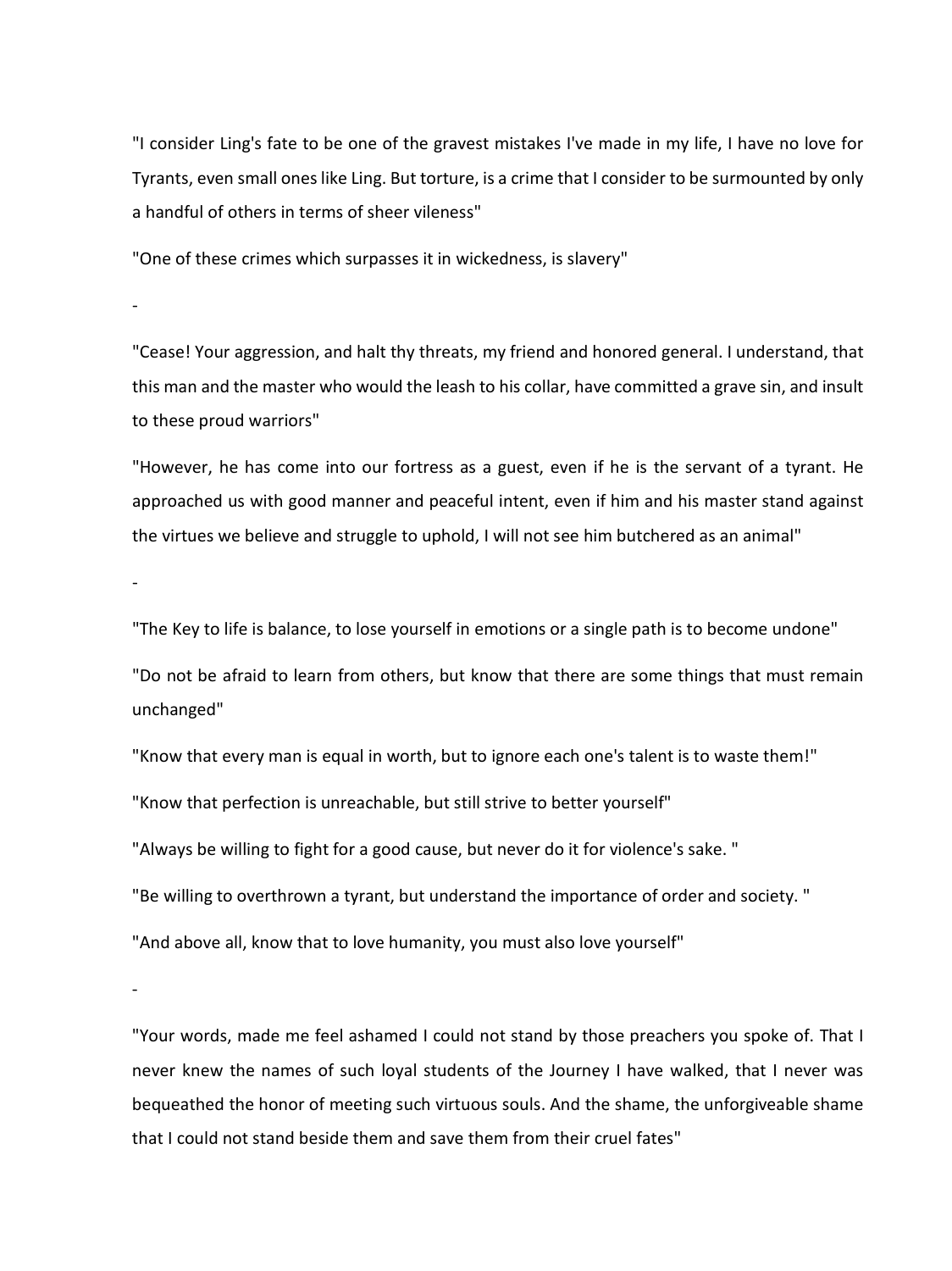"No more lives shall be lost to the hubris and hatred of the Yan, Not one more soul shall be given to the night for preaching acceptance and kindness. We shall end this atrocious, wrongful rule, and return the lands to benevolent leadership once more"

"The world that shall greet the coming dawn shall be free of the wiles of foxes and the corruption they encourage, for nothing is real, but what we create and what we create is reality"

-

"Ah, strong wine and good company! How rare of a combination! To find another poet, who sings of clashing blades and biting steel in this strange valley of ice and snow. Oh this was truly a fortuitous encounter, to in my wanderings find a companion who could make sense of my somber ramblings! Rather than a beast who seeks my blood or an enemy with spear raised against my throat!"

"Ah, a skald are you. I've known a many skald in my short days, always they seem to find tragic ends, I can only hope you do not share the same destiny my friend"

"Hrrr, a fool's salve! Destiny is nothing but an excuse of the weak-willed and ambitious to excuse their failings or explain their cruelty! Fate is nothing but what our hands make! Reality is an unpainted canvas, waiting each living soul's artist brush"

"Ah, but we are all born with a destiny, great or small. While we can writ the saga of our lives, we can not change its beginning or end"

"Birth and death are their names, but while one cannot change their birth, they can decide the manner of their death"

"Truly you are wise, yet you are not blind like any seer I have yet met, and no prophecy is what it first appears to be. What difference is there if, at your birth, the stars aligned to speak of your death beneath great wings? And you struggle to avoid falling prey to giant eagles, only to die holding the banner of a king whose sigil is a hawk?"

"That is the nature of prophecies, if one looks for their signs, they will find them if they exist or not, and if any seer told me of my destiny, I'd piss on their faces. They are formless, and fit the agenda of the soothsayers who first spoke them. Destiny is a sham, fate is a Lie. One's death is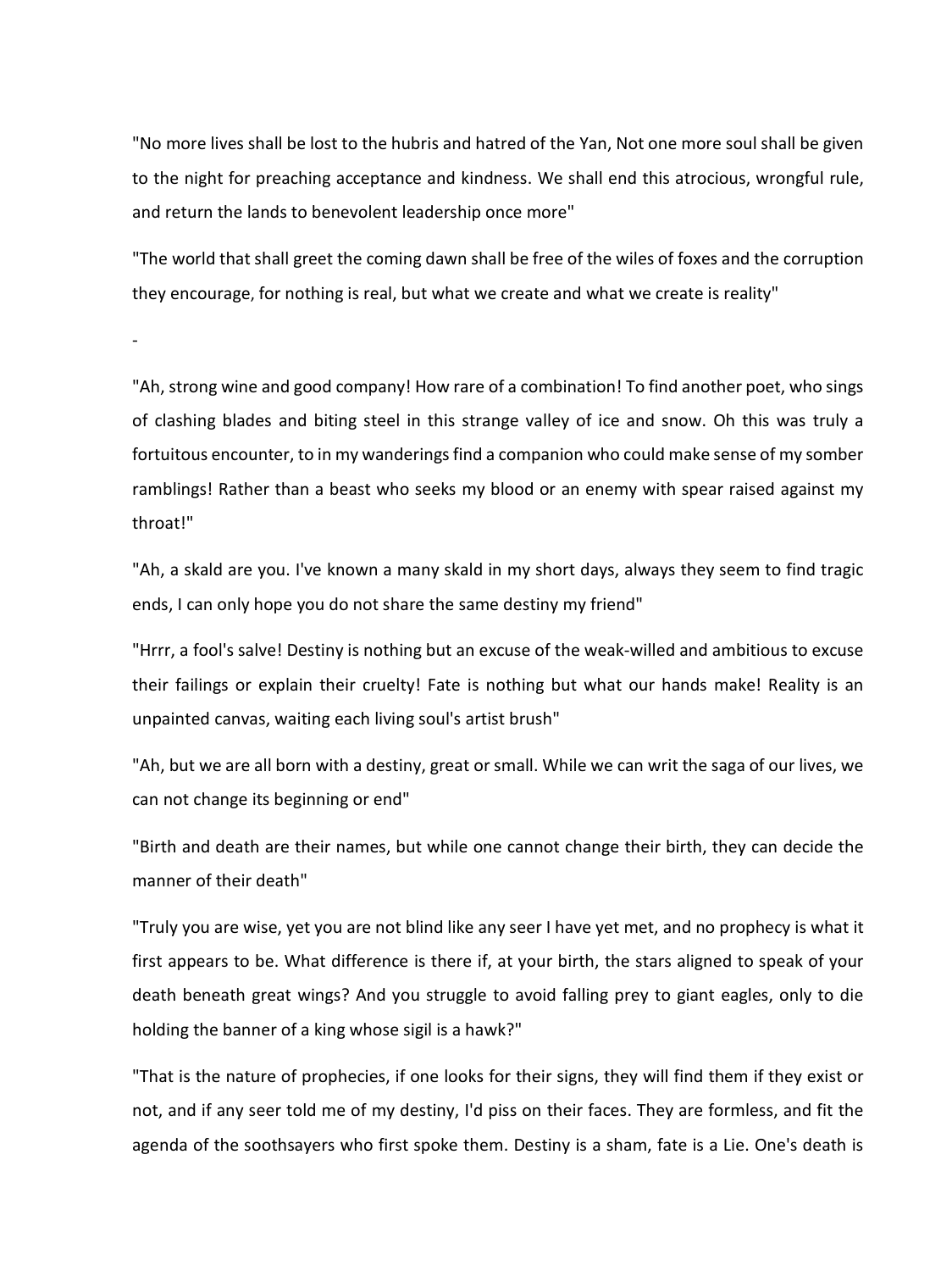decided by one's own decisions and life, and it is not the end of their influence for you see, wolf man"

"For every action, from pissing on a seer's face to kicking a stone, ripples outwards and effects all existence, and the greatest ripple one can perform is in choosing the site and nature of their death! So as to alter the course of the river of the future's direction completely, and paint their legacy on the world, even if their names are forgotten within a single generation"

-

"You condemn yourself to death, drinking so carelessly while living alone, hermit"

"All men must die, and all things must fade, stern face ogre of the mountain, perhaps I am already dead!"

"You're acting foolish. You are clearly alive"

"Is there much of a difference between life and death?"

"How rare it is to find another philosopher in the harsh expanse of this world, truly you must be strong to be able to think of such...ethereal ponderings"

"Oh, strength! That can be the topic of our clash of words and duel of beliefs, for clearly you are of the sort who knows what men must endured to survive in such harsh climes and those like you I have met before, have lacked the scholarly interest necessary to truly prove even an entertaining match in the arena of philosophy!"

"Strength and humanity. For many misunderstand strength, and I am curious what an man as bizarre as yourself will believe the definition of strength to be"

"What is strong"

"Oh I am going to enjoy this. Well, to answer that question, we much dissect the various forms of strength and determine if each is truly"

"Valid? How machine like. Can you truly define that which has so many forms and meanings? Can you describe the unseen wind, can you detail the passions of the heart, can you constrain the infinite expanse of all things with the word existence?"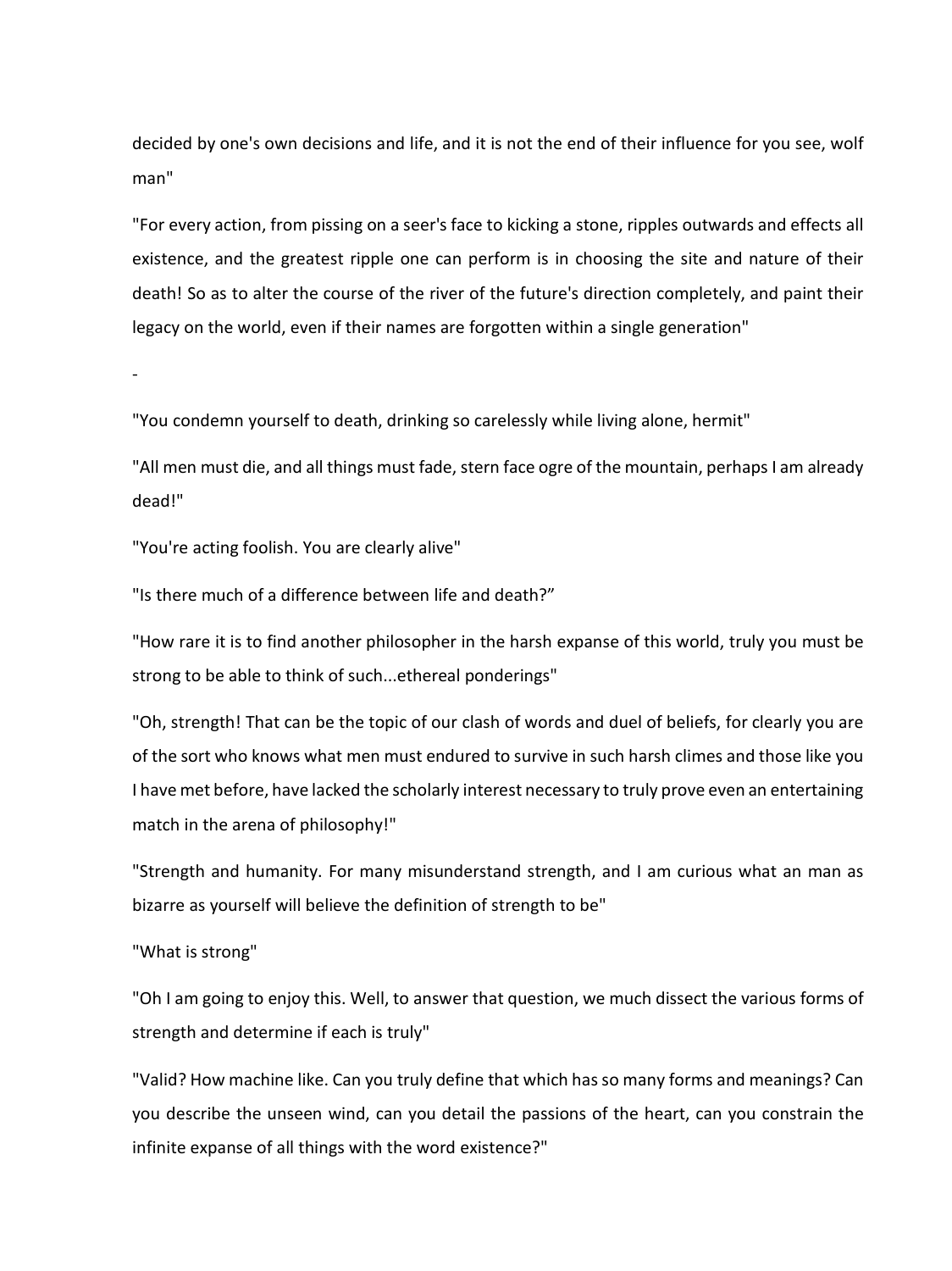"Well, brother of philosophy, who are you to say what can be shaped and what can be made to take form? Words, concepts, meaning, these are all assigned by human thought. But what we discuss is a universal truth, strength, and what it truly is, and what purpose it serves for the human race, for the strength I speak of is not the strength of beasts"

"Ohoho! A true challenger, my grandfather would kill for a chance to debate you, Iron hands. And that much was obvious, you speak of not the physical, substantial strength but the strength of will, of humanity itself no?"

"Using your intoxication as a shield then? To try and lure me into poorly wording my rebuttals? But yes, that is correct, I speak of the insubstantial, undefinable strength. The strength born through self-improvement, no matter what form it takes "

"You dare accuse me of such under hand tactics, stern faced one? No I would not dare to be so deceiving! And I too know the wisdom of self-improvement, but you must know that it has no end"

"It is still a worthwhile endeavor, for being better than you were is still preferable to languishing in weakness when strength could be reached by merely making an effort for if"

"Perfection is unattainable, its pursuit is still commendable, for self improvement is a righteous path and effort to make. And is a road without end, but that does not mean one should avoid walking it"

"Because an endless road provides bountiful opportunities and chances to refine and improve oneself, no matter the form of these refinements take"

"Or the method or reason. One should be content knowing they improve themselves with every step of this endless journey towards unreachable perfection"

"Knowing every step makes them strong"

"But what then, is the duty of the strong?"

### **Musings**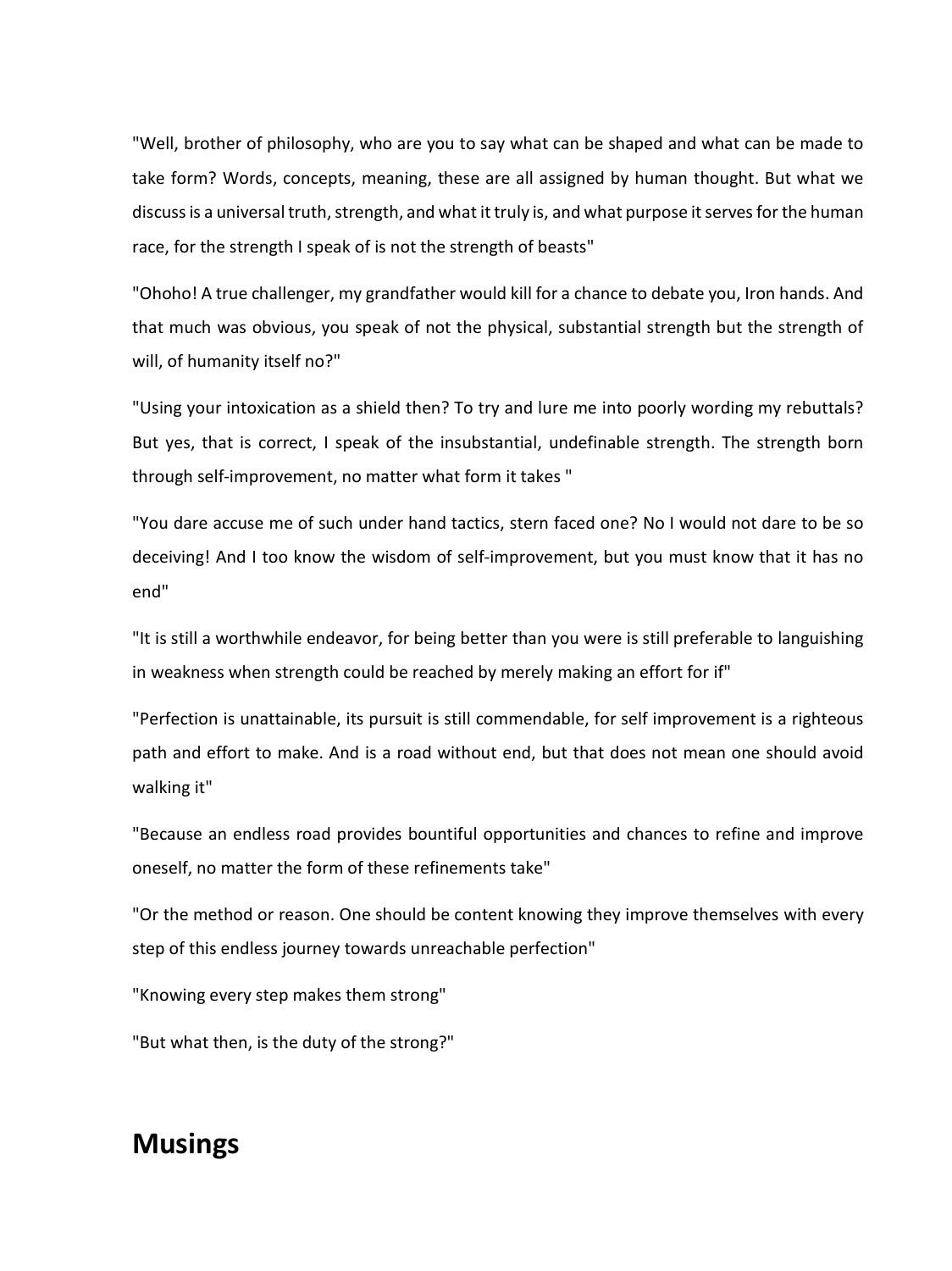But a lack of sin does not make a virtuous soul. While they do not indulge in needless excesses or hedonism, as the teaching of the Journey encourage denouncing such foolishness and moral degeneration, that is not enough to be truly virtuous by the definition you believe and teach with philosophy. While they are not consumed by base pleasure, they may not yet be virtuous according to your greatest work.

So, you intend to see if they have already began the Journey naturally. Such a happenstance would bolster the authenticity of your philosophy, if men naturally live lives that at least somewhat resemble the core tenets of The Journey you have started for so many others. It'd certainly lend an air of legitimacy to your teachings, however unlikely it'd be for these wild men to hold the same virtue that your Journey preaches by sheer coincidence. But still, you watch, closely and carefully, ignoring the fawning women and girls who have surrounded you and are now competing for attention none of them shall receive.

Are they kind, generous, and understanding? They certainly do not seem cruel to their kin, but have too little for you to know if they are generous. Understanding, can only be seen when they are exposed to other people or how their arguments and little scuffles amongst themselves playout. They also do not appear to abuse the land and its resources, judging from how they live, and none of them appear to be oppressed by the others.

But, it is probable that the weak are simply allowed to die in this society, for you only see strong and healthy members within this tribe. Which presents the question. Does that count as accepting the inevitable death and fading of all things? or is it the same breed of cruelty that men like Cui Fu held as gospel.

-

You hand moved according to the whims of your weeping heart, one moment imparting warnings of shedding blood for violence sake alone or seeking vengeance without just cause, another comparing a paranoid mind to a weed filled garden and the next creating a parable to teach the followers of your world view how to avoid to slimy grasp of the fetid lord of putrescence, Na gou, then the importance of physical health and exercise . You vaguely realized the unifying subject of